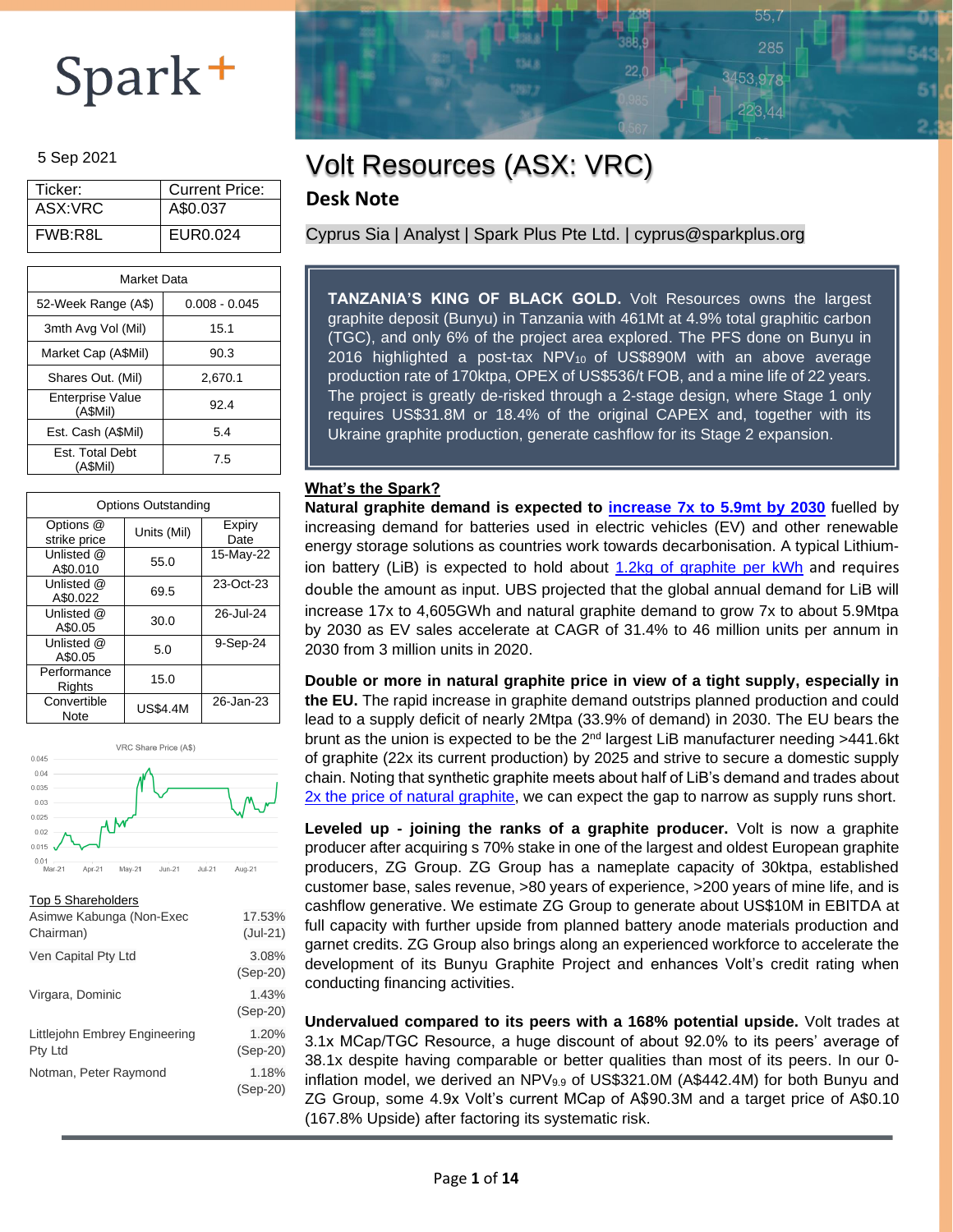

### **Company Overview**

Volt Resources (Volt) is an explorer and developer of its wholly owned graphite projects in Tanzania and gold projects in Guinea. The Company recently (July 2021) completed its acquisition of a 70% interest in ZG Group, a graphite products producer in Ukraine.

Volt is part of the 600+ members in the **European Battery** [Alliance](https://www.eba250.com/) (EBA), an initiative started by the European Commission (EC) in October 2017 with the aim to create a competitive and sustainable battery cell manufacturing value chain in Europe. Post the acquisition of ZG Group, the Company has also joined the European Raw Materials Alliance (ERMA), formed by the EC in September 2020 to develop resilient value chains for the EU industrial ecosystems. Being part of both alliances provide support for Volt to be an integrated graphite mine and battery anode material producer in the EU.

#### Bunyu Graphite Project (Bunyu)

Bunyu is in Tanzania, East Africa, near sealed roads and 140km from Mtwara port. A pre-feasibility study (PFS) done on Bunyu in 2016 suggests a JORC resource of 461Mt at 4.9% total graphitic carbon (TGC), including a reserve of 127Mt at 4.4% TGC, at only 6% of the project area explored, making them the largest graphite resource in the country. The PFS done is based on a 3.8Mtpa of ore processed and production of 170ktpa of graphite with a mine life of 22 years. The highlights include an OPEX of US\$536/t FOB, CAPEX of US\$173M, and a Post-tax NPV10 of US\$890M or IRR of 66.5%.

Bunyu can produce coated spherical purified graphite (cSPG) for battery anode material (BAM) using its highly purified graphite at 99.987% TGC [with low deleterious impurities](https://cdn-api.markitdigital.com/apiman-gateway/ASX/asx-research/1.0/file/2924-02411496-6A1047044?access_token=83ff96335c2d45a094df02a206a39ff4)  [content.](https://cdn-api.markitdigital.com/apiman-gateway/ASX/asx-research/1.0/file/2924-02411496-6A1047044?access_token=83ff96335c2d45a094df02a206a39ff4) The cSPG flowsheet developed by American Energy Technologies Co. (AETC) uses high-temperature processes instead of environmentally damaging acid leaching for purification.

The Bunyu Project is designed in 2 stages to accelerate the timeline to production. A separate feasibility study (FS) on Stage 1 concluded in 2018 delivered a JORC resource of 76.8Mt at 5.4% TGC, at least 400ktpa of ore processed, average graphite production of 23.7ktpa, and a mine life of 7.1 years. The OPEX for Stage 1 is estimated to be US\$664/t FOB and CAPEX of US\$31.8M with a Post-tax NPV10 of US\$14.7M or IRR of 19.3%. The Company is seeking funding for the development of the Stage 1 Bunyu Project.

The Company will be progressing with a definitive feasibility study (DFS) for Stage 2 concurrently with the construction of Stage 1. The Stage 2 DFS will be based on the PFS production output of 170ktpa of graphite.

Bunyu Graphite Project in Tanzania



Source: Company's website

### Bunyu PFS highlights

| <b>Key Financial Parameters</b>              | <b>Units</b>   | <b>Metric</b> |
|----------------------------------------------|----------------|---------------|
| IRR - before tax                             | $(%$ , real)   | 86.9%         |
| IRR - after tax                              | (%, real)      | 66.5%         |
| NPV @ 10.0% - before tax                     | (US\$ M, real) | 1,310         |
| NPV @ 10.0% - after tax                      | (US\$ M, real) | 890           |
| Payback Period from 1st ore to process plant | (years)        | 1.4           |
| <b>Parameter</b>                             | <b>Units</b>   | <b>Design</b> |
| Mine Life                                    | Y              | 22            |
| Nominal ore feed tonnes                      | Mt             | 83.4          |
| Average grade TGC                            | %              | 47            |
| Oxide ore                                    | %              | 40            |
| Fresh and transition ore                     | %              | 60            |
| Nominal strip ratio                          | Waste: Ore     | 14            |
| Process throughput                           | Mt/v           | 3.8           |
| Recovery                                     | %              | 93            |
| Concentrate grade TGC (average)              | %              | 95            |
| Average graphite production                  | kt/y           | 170           |

Source: Company's website

Volt has recently (1 Sep 2021) raised A\$5.75M via a share placement which saw strong demand exceeding its original target of A\$4.0M. The capital raised will be mainly used to develop its battery anode and downstream graphite products in Europe and the US. In this round of raise, Volt's Chairman, Asimwe Kabunga, has also subscribed to A\$0.7M, subject to shareholder approval, which displayed great insider confidence on the Company.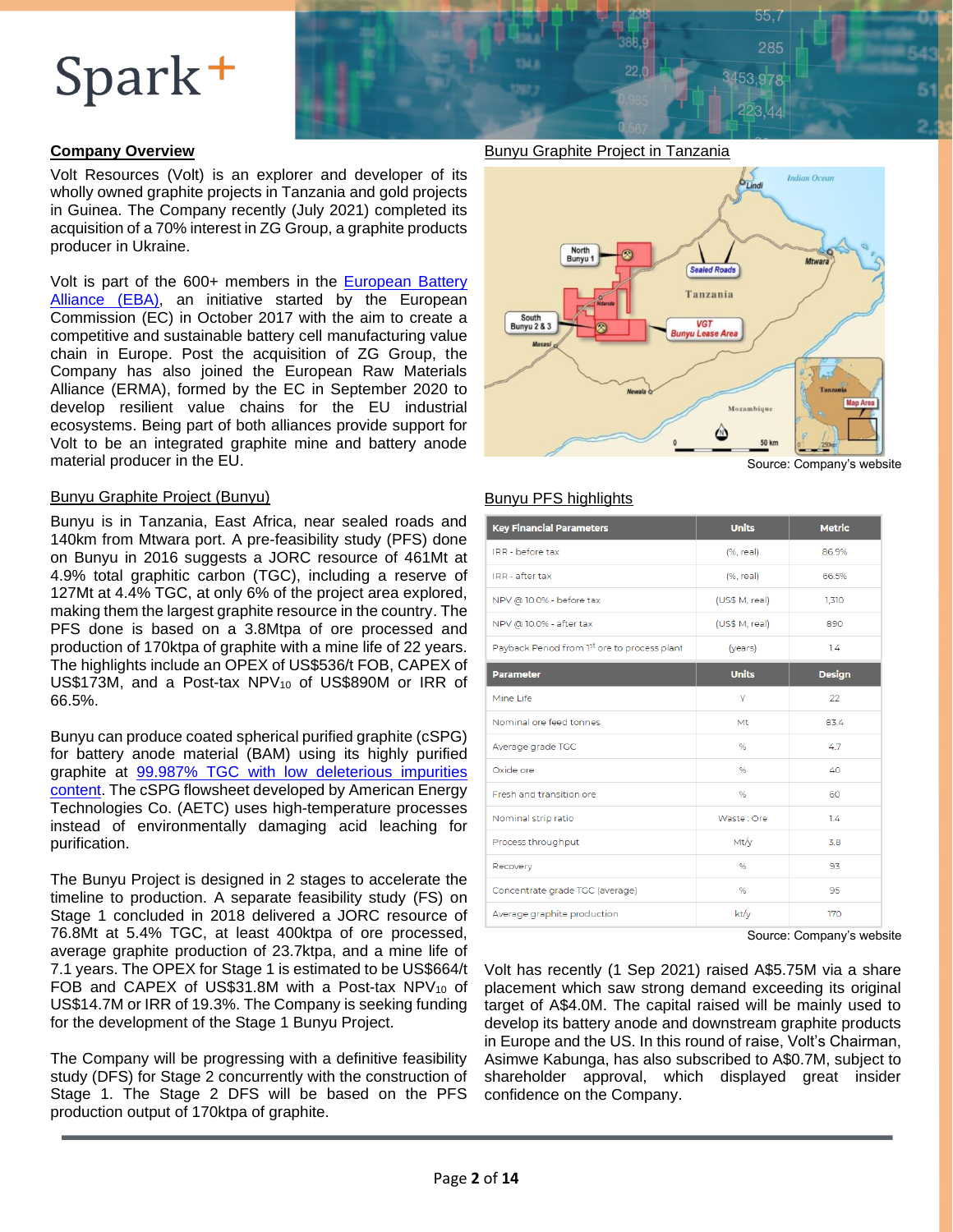### ZG Group Acquisition (Ukraine Project)

Volt has completed the acquisition of a 70% stake in ZG Group which compromises of Zavalievsky Graphite LLC, Stone Found LLC, and Graphite Invest LLC. The combined entity produces over 20 types of [graphite products](https://zvgraphit.com.ua/en/analitic/19998-zavalivskiy-graphite-perfection-on-the-ukrainian-market.html) of up to [99.97% TGC](https://zvgraphit.com.ua/en/analitic/19998-zavalivskiy-graphite-perfection-on-the-ukrainian-market.html) purity with ores from one of the largest and oldest (since 1934) producing graphite deposits in Europe, Zavalye graphite deposit, to supply the traditional industrial [markets.](https://zvgraphit.com.ua/service/) The Group plans to install a processing plant to produce spheronised graphite (SPG) of +99.95% TGC purity to enter the lucrative lithium-ion batteries (LiB) market of Europe over the next 12 months. Currently, ZG Group has a feed capacity of about 250ktpa, which can be upgraded, and a nameplate production capacity of 30ktpa of graphite.

The main body of the Zavalye deposit and its production facilities are located in the **Hayvoron district**. The total area of the field spans about 50km2, bordering Odesa and the Kirovohrad region. The deposit is an open-pit mine and the extracted ores are kaolinized gneisses (contains graphite, sillimanite, quartz, pyroxene, chloride, biotite, and garnet) where its 86%-97% purity graphite concentrates are easily obtained and contain minimum impurities. A [report](http://znp.igns.gov.ua/wp-content/uploads/2020/01/3_31_1-1.pdf) suggests the mineral reserves of Zavalye graphite deposit to be 99.4Mt @ 6.35% TGC with a total garnet content of 3.7Mt. Do note that these figures are non-JORC compliant, and **Volt is working towards converting it into JORC compliant**.

The Group has constructed a garnet tailing recovery circuit only recently to monetise its garnet by-products which were treated as waste materials previously. The recovery circuit is yet to be commissioned but could add new revenue streams and diversify product concentration risk for Volt.

The total consideration for the acquisition is US\$7.6M where US\$3.8M was paid in July 2021 (funded through a [US\\$4.0M](https://cdn-api.markitdigital.com/apiman-gateway/ASX/asx-research/1.0/file/2924-02399471-6A1042419?access_token=83ff96335c2d45a094df02a206a39ff4)  [convertible note](https://cdn-api.markitdigital.com/apiman-gateway/ASX/asx-research/1.0/file/2924-02399471-6A1042419?access_token=83ff96335c2d45a094df02a206a39ff4) with SBC Global Investment Fund) and the remaining half is to be paid in July 2022. Volt holds a 70% stake in ZG Group which propels them ahead of its peers to become a graphite producer. This reduces the common risks associated with many exploration companies such as securing greenfield project funding and the waiting time to production.

#### Guinea Gold Projects (Gold Projects)

Volt acquired 100% of its Gold Projects (Konsoloon, Kouroussa, and Mandiana) in May 2020 which comprises of 6 permits covering an area of 348.7km2. The Gold Projects sit along the highly prospective Birimian Greenstone Belt in Guinea, West Africa, and among various known gold resources including Lefa Mine and Suigiri Gold Mine, two of the country's largest gold mines with a total gold resource of about [4.0Moz.](https://miningdataonline.com/property/557/Lefa-Mine.aspx#Production) and [5.7Moz.](https://www.mining-technology.com/projects/gold_siguiri/) respectively.

### ZG Group sales by Geography



ZG Group's sales by geography

Data extracted from: Volt presentation, Aug 2021

 $55,7$ 285

3453,978

#### Guinea Gold Projects



Source: Company's website

The Kouroussa permits sit at the border of Predictive Discovery's (ASX: PDI) Kaninko permit which announced a gold intersection of 46m at 6.58g/t in April 2020. Assay results from grab sample on Mandiana and Kouroussa in July 2020 [shows grades of up to 14.5g/t.](https://cdn-api.markitdigital.com/apiman-gateway/ASX/asx-research/1.0/file/2924-02257688-6A987545?access_token=83ff96335c2d45a094df02a206a39ff4) During the June 2021 quarter the Company completed the auger drilling component of the exploration campaign incorporating the Kouroussa (including in-fill drilling), Kouroussa South, Fadougou, Nzima, Monebo and Konsolon permits. Sample assay results are either being evaluated or waiting to be received from the laboratory.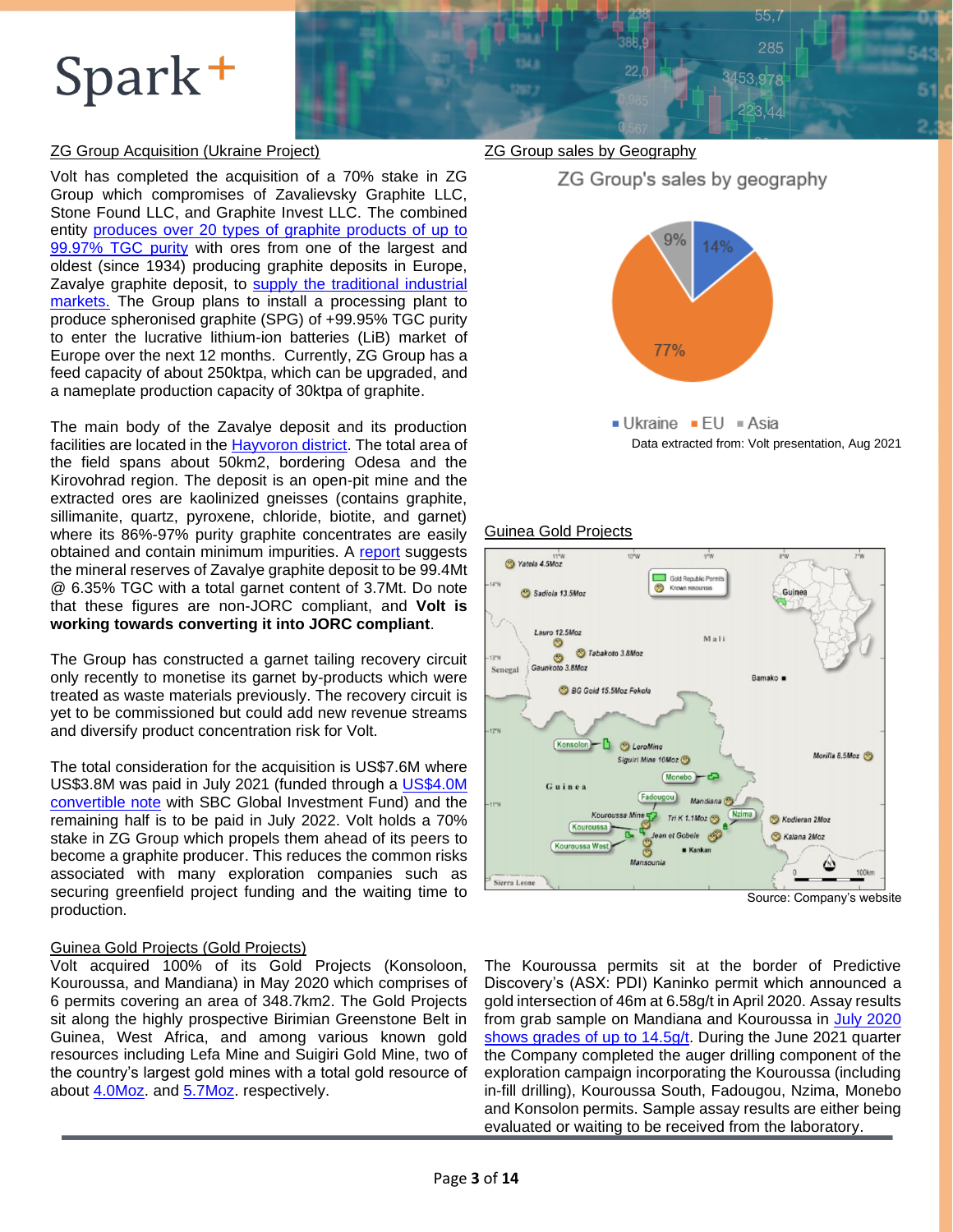### **Investment Thesis**

**Natural graphite demand could increase by 700% [to 5.9Mt](https://www.mining.com/top-14-ubs-battery-metals-forecasts-after-vw-teardown/) by 2030**[, according to UBS.](https://www.mining.com/top-14-ubs-battery-metals-forecasts-after-vw-teardown/) The growth is mainly fuelled by increasing demand for energy storage (batteries) used in electric vehicles (EV), solar farms, wind farms, and other renewables as countries work towards decarbonisation. Lithium-ion batteries (LiB) are expected to dominate the battery industry moving forward with [53.8% of its content](https://pubdocs.worldbank.org/en/961711588875536384/Minerals-for-Climate-Action-The-Mineral-Intensity-of-the-Clean-Energy-Transition.pdf)  [being graphite](https://pubdocs.worldbank.org/en/961711588875536384/Minerals-for-Climate-Action-The-Mineral-Intensity-of-the-Clean-Energy-Transition.pdf) or about [1.2kg/kWh](https://nouveaumonde.group/wp-content/uploads/2021/02/NMG_Corporate_Presentation.pdf). This amount does not include the wastage from processing graphite flakes into spherical graphite (SPG) used in batteries which averaged around 50% yield. UBS projected that the global annual demand for LiB will increase 17x to 4,605GWh and natural graphite demand to grow 7x to about 5.9Mtpa by 2030 as EV sales accelerate at CAGR of 31.4% to 46 million units per annum in 2030 from 3 million units in 2020.

**Severe supply deficit post-2022, expect natural graphite prices to double or more.** The rapid increase in graphite demand outstrips planned production and could lead to a supply deficit of nearly 2Mtpa in 2030 or some 33.9% of the demand in 2030. The natural graphite supply deficit could start as soon as 2023 with a shortfall of nearly 200kt. While the shortfall may be made of synthetic graphite, the cost of [synthetic battery-grade graphite](https://www.canadacarbon.com/synthetic-vs-natural-graphite#:~:text=Synthetic%20graphite%20for%20these%20batteries,cost%20of%20automotive%20battery%20systems.) (or SPG) is about 2x the cost [of natural SPG](https://www.canadacarbon.com/synthetic-vs-natural-graphite#:~:text=Synthetic%20graphite%20for%20these%20batteries,cost%20of%20automotive%20battery%20systems.) due to additional purification processes needed. This means that natural SPG could trade up to 2x its current price, US\$20K/tonne or higher if the supply deficit could not be filled with synthetic SPG.

While we note that LiB recycling could meet certain battery material demand in the future, it would go beyond 2030 for recycled batteries to reach a substantial amount as EV batteries typically have 8 – 10 years of warranty. Furthermore, most studies on recycling battery materials are geared towards lithium, cobalt, and nickel with the economics of graphite being understudied.

**Catapult into a producer from an explorer with ZG Group acquisition and provides immediate cashflow.** ZG Group is an existing producer of graphite products with a nameplate capacity of 30ktpa, established customer base, sales revenue, cashflow generating, and >80 years of experience. Volt plans to install an SPG processing plant within the next 12 months to root itself in the LiB supply chain and boost the project economics. We estimate that at full capacity, ZG could generate an EBITDA of at least US\$10.0M per annum even without considering by-product (garnet) credits and the higher economics of SPG products which could partially fund the CAPEX for ZG Group's expansion or Bunyu Graphite Project.

#### LiB metals composition



 $55.7$  $98F$ 

453979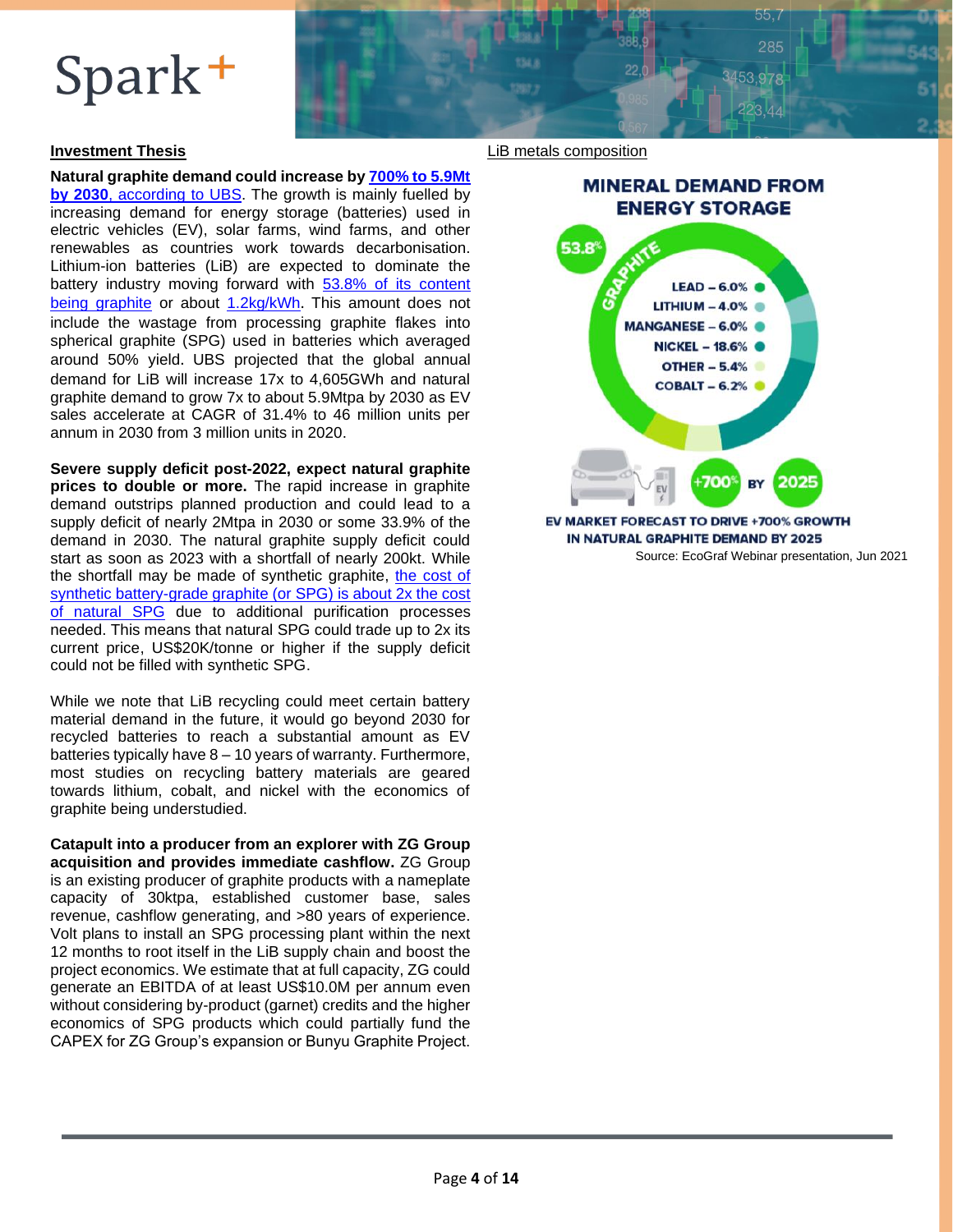**Doubling unit economics through optimization of operations.** ZG Group is said to have a design capacity of 50k – [60ktpa but produces only 10k –](http://znp.igns.gov.ua/wp-content/uploads/2020/01/3_31_1-1.pdf) 12ktpa currently. Volt plans to ramp up production to at least its suggested nameplate capacity of 30ktpa and optimize its processing circuit to fetch a higher basket price (increase coarse graphite flakes production). We believe such optimization could reduce OPEX per ton by 12%-15% while increasing basket price by more than 20% resulting in almost an 80% increase in cash margin. Further value can be expected from the garnet byproducts which trade at about **US\$250/t in 2019** and SPG which are sold for anywhere between US\$3,000/t – US\$12,000/t.

**ZG Group to lay the red carpet for Bunyu Mine.** In addition to being cashflow positive, the acquisition of ZG Group brings along an upgrade to Volt's credit rating and a skilled workforce to expedite the development of its Bunyu Gaphite Project. We believe Volt is now in a much more favourable position to access capital and negotiate better terms with financiers to bring Bunyu's Stage 1 into production.

**Ready demand for Ukraine acquisition (ZG Group) battery-grade graphite.** EU is expected to be the 2<sup>nd</sup> largest LiB manufacturer with [>368GWh of capacity](https://www.spglobal.com/marketintelligence/en/news-insights/blog/top-electric-vehicle-markets-dominate-lithium-ion-battery-capacity-growth) or >441.6kt of graphite by 2025. However, the EU produces only 20ktpa of graphite or [2% of global graphite produced](https://investingnews.com/daily/resource-investing/battery-metals-investing/graphite-investing/europes-graphite-supply-chain/#:~:text=Skaland%20is%20the%20largest%20crystalline,annual%20natural%20flake%20graphite%20production.) while China can [say to be the only processor of SPG worldwide.](https://investingnews.com/daily/resource-investing/battery-metals-investing/graphite-investing/europes-graphite-supply-chain/#:~:text=Skaland%20is%20the%20largest%20crystalline,annual%20natural%20flake%20graphite%20production.) The gap in production and consumption is critical as the [European](https://www.spglobal.com/platts/en/market-insights/topics/hydrogen)  [Commission \(EC\), through the creation of the European](https://www.spglobal.com/platts/en/market-insights/topics/hydrogen)  Battery Alliance (EBA), [aims to establish a domestic supply](https://www.spglobal.com/platts/en/market-insights/topics/hydrogen)  [chain of battery materials and create](https://www.spglobal.com/platts/en/market-insights/topics/hydrogen) jobs for its people. As such, the EC has approved more than  $E$ 6B in funding for 2 [battery innovative projects](https://www.smart-energy.com/industry-sectors/storage/europes-battery-value-chain-gets-e2-9-billion-boost/) under EBA, which Volt is a member of. We believe the severe domestic supply deficit of graphite in the EU would create immediate demand for Volt's planned SPG production in Ukraine while the strong government support for battery initiatives would allow for smooth access to capital for Volt.

**In the immediate term, ZG Group could benefit from the hot global steel production market.** About 50% of graphite demand goes to refractory applications due to its high heat resistance and 19% goes to foundries and lubricants in industrial activities. Global steel production is expected to reach record levels of near 2 [billion tons](https://eurometal.net/global-steel-output-may-hit-record-in-2021-analysts/) in 2021 supported by pent-up demand and governments' recovery programs. In 1H 2021 alone, global steel production reached over 1 billion tons (+14.4% YoY) with countries ex-China increasing at a faster rate of 17.9% YoY. Despite China's (largest producer of steel at c.53% global market share) efforts to [curb steel production,](https://www.cnbc.com/2021/08/02/china-wants-to-curb-steel-production-some-say-its-virtually-impossible.html) growth in steel demand is expected to continue at a single percentage level in 2022 as most countries bump up their infrastructure spending to support their economy.



 $55,7$ 285

3453.978

Graphite production by country



**Bunyu Graphite Project is strategically designed to unlock shareholders' value at a faster pace.** Bunyu Graphite Project is split into 2 stages to bring down the capital needed to head towards production and achieve cashflow generation sooner. Stage 1 of the Bunyu Graphite Project requires a CAPEX of US\$31.8M instead of the US\$173M for the entire project. It is estimated to produce 23.7ktpa and generate an average annual EBITDA of US\$13.2M, over its mine life of 7.1 years, which could be reinvested, together with cashflow from ZG Group, for the development of Stage 2. This reinvestment may see up to 87% IRR as production is expected to increase by 7.2x to 170ktpa with an average annual EBITDA of US\$195M.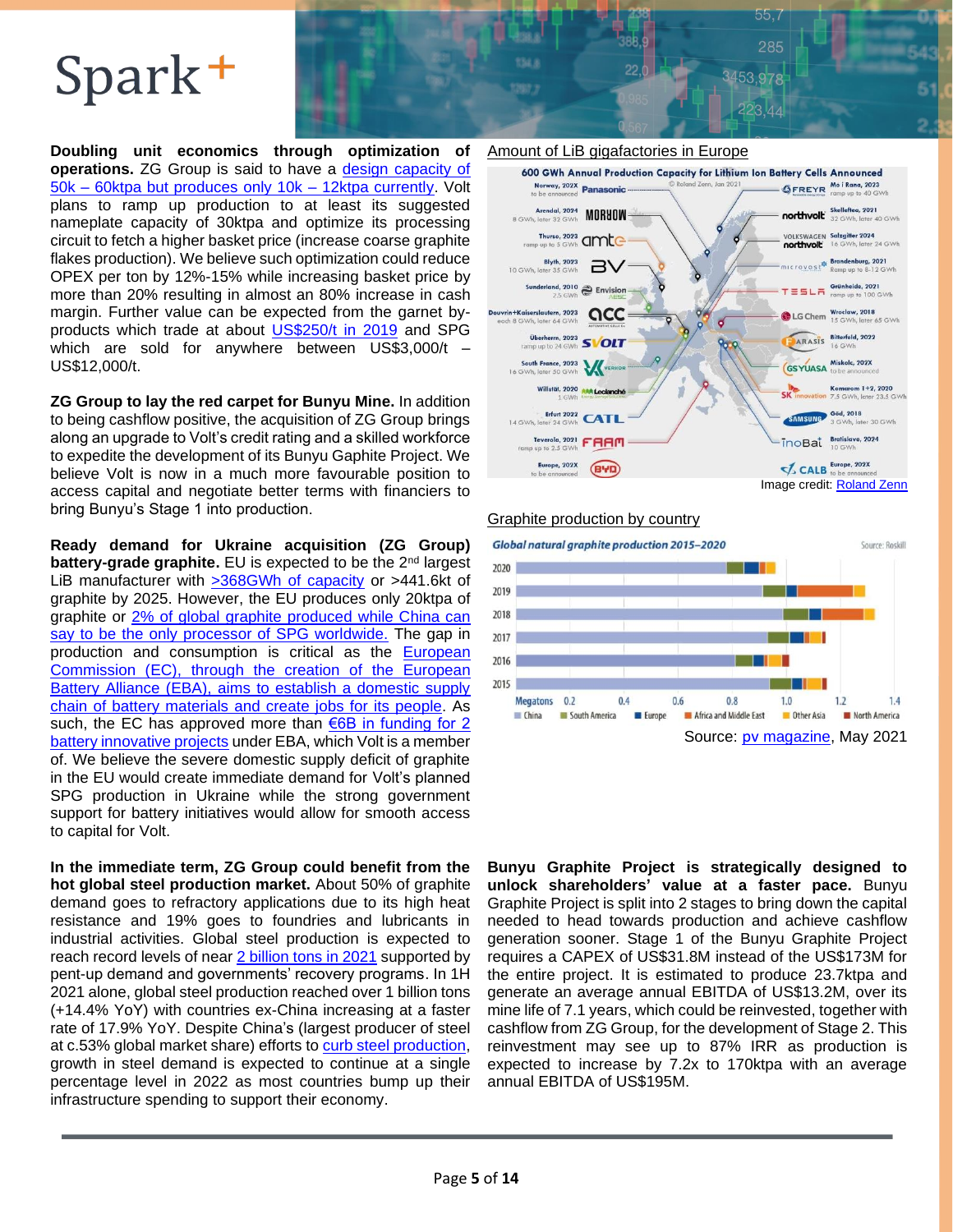

### **Key Risk**

**Future graphite demand tied to EV demand.** An in-house estimate suggests that LiB used in EV will account for >75% of graphite demand by 2030, up from 14% in 2018. As such, graphite prices are extremely sensitive to future EV demand and will be negatively affected if EV demand softens. Notable factors for slowing demand include global semiconductor chip shortage for automotive, (mid-term, expected to last till 2Q2022), the higher total cost of ownership (debatable), and accessibility to charging infrastructures.

**Battery shortage may hamper EV supply.** Like the outlook for graphite's supply and demand, other battery materials are also facing or expected to face severe supply shortages. These include lithium, cobalt, nickel, separators, etc. We expect a longer-term EV supply shortage if the supply of raw materials does not catch up with the growing demand for LiB, while the shorter-term EV supply shortage may be linked to the shortage of semiconductor chips.

**Substitute or technology risk.** Since graphite demand will be tied to EV demand, substitutes to LiB with the graphitebased anode in EV or technology advancement that reduce or eliminate the need for graphite in the battery would negatively impact Volt's value. Potential substitutes such as LiB with a silicon-based anode, zinc-air batteries, and hydrogen fuel cells exist but possess few shortcomings when compared to LiB with a graphite-based anode.

**Funding risk.** The Bunyu Graphite Project requires a total CAPEX of US\$173M (A\$225M) with Stage 1 needing US\$31.8M (A41.3M) or about half of Volt's market capitalisation to kickstart the mine development. The Company is exposed to risks associated with securing funding which may delay development plans and production schedules. As mentioned above, the entire Bunyu Graphite Project is greatly de-risked through splitting the project into 2 stages and from the acquisition of ZG Group. Although the economics around ZG Group were not announced, using the cost curve by Benchmark Minerals Intelligence and ZG Group's nameplate capacity of 30ktpa, we estimate that a 70% stake in ZG Group could generate about US\$6M of operating cash flow to Volt. This would open more doors for Volt in seeking capital including bank loans.

**Foreign exchange (FX) risk.** Post-ZG Group Acquisition, Volt would have operations in Tanzanian and Ukraine, goods sold in USD or RMB, while reports in AUD. As such, the company is likely to be negatively impacted if USD or RMB were to depreciate against Tanzanian shilling or Hryvnia and if AUD were to appreciate against the other currencies.

**Geographical risk.** Volt's operations are located overseas (Tanzania and Ukraine) which are subjected to its respective country regulations. In Tanzania, deceased ex-President John Magufuli introduced several new mining codes in the subsequent years after he took power in 2015. These include export ban on unprocessed copper and gold as well as a mandatory 16% free carry interest for the state on all mining projects within the country. Worries on further tightening on regulations may deter investment into the country although the new President, Samia Suluhu Hassan, is making a number of changes to encourage foreign investment and project developments. The ongoing conflict between Ukraine and Russia adds to the political risks faced by Volt. However, we do note that ZG Group has a long-standing history of operations and is located away from the east of Ukraine where the conflict exists.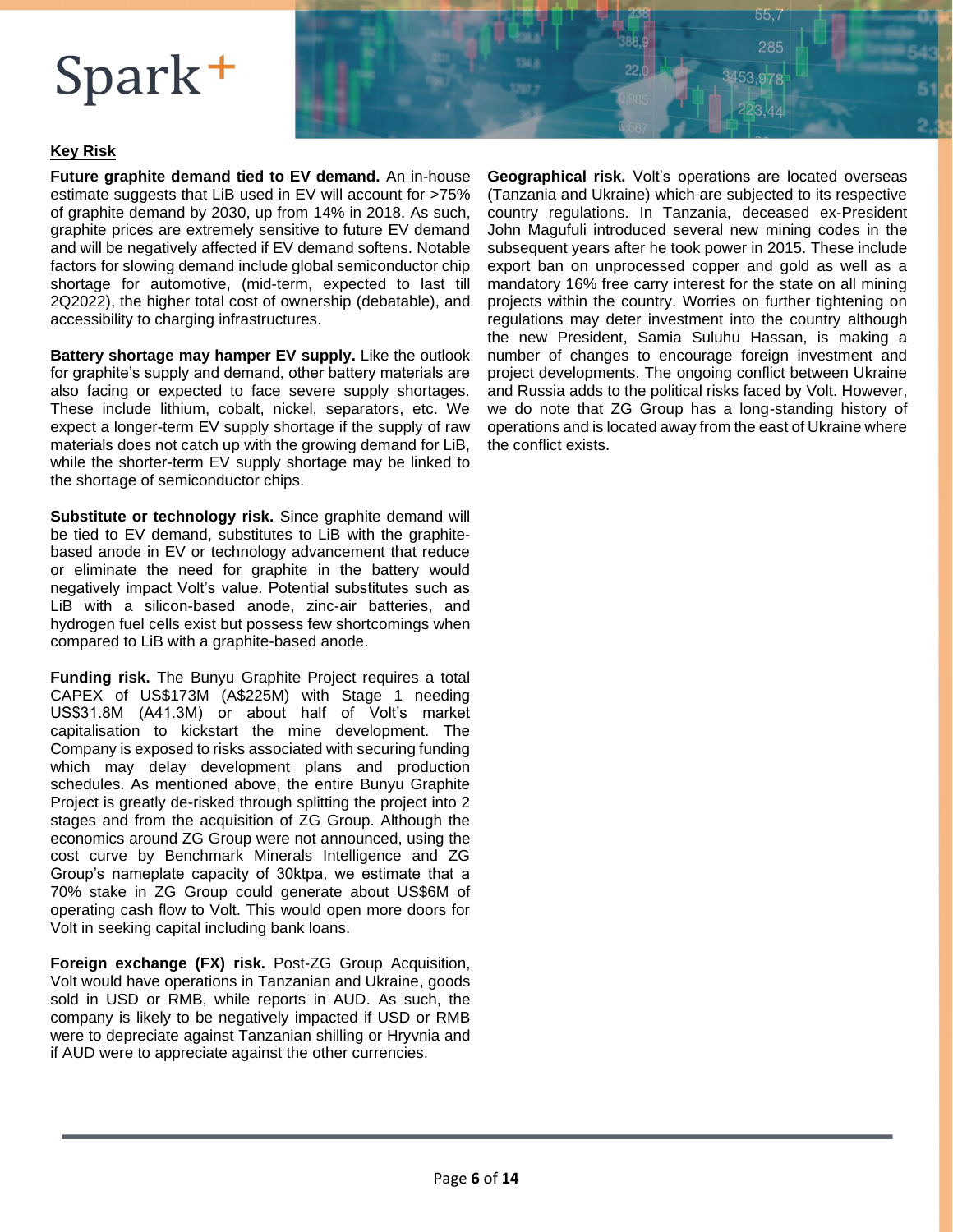

### **Industry Peers**

|                |                                |                              |                      |             |            |                           |                                 |              | <b>Total</b> | Projected                     |         |                           |         |                            |                                 |
|----------------|--------------------------------|------------------------------|----------------------|-------------|------------|---------------------------|---------------------------------|--------------|--------------|-------------------------------|---------|---------------------------|---------|----------------------------|---------------------------------|
|                |                                |                              |                      |             | MCap/      | <b>CAPEX/</b>             | <b>Total</b>                    |              |              | Graphite Graphite             |         |                           |         |                            |                                 |
|                |                                |                              | <b>Owner Project</b> | <b>MCap</b> | <b>TGC</b> | production Resource Grade |                                 |              |              | <b>Content products CAPEX</b> |         | <b>OPEX FOB</b> Mine Life |         |                            | <b>Battery Anode Material</b>   |
| <b>Ticker</b>  | <b>Company Name</b>            | <b>Project Location ship</b> | <b>Status</b>        | (A\$M)      |            | Resource (US\$M/kt)       | (Mt)                            | (% TGC) (Mt) |              | (ktpa)                        | (US\$M) | (US\$/t)                  | (Years) | <b>Product</b>             | (BAM) production                |
| ASX:SYR        | <b>Syrah Resources</b>         | Mozambique                   | 100% Production      | 682.5       | 4.8        |                           | 1422.0                          | 10.0         | 142.2        | 350.0                         |         | 330.0                     |         | 50.0 94%-98% TGC conc.     | Yes - Product Qualification     |
| ASX:TLG        | <b>Talga Resources</b>         | Sweden                       | 100% Constructing    | 430.6       | 44.5       | 9.78                      | 55.3                            | 17.5         | 9.7          | 49.5                          | 484.0   | 2363.0                    |         | 24.0 Talnode-C (BAM)       | Yes - Constructing              |
| ASX: EGR       | EcoGraf                        | Tanzania                     | 100% BFS completed   | 364.4       | 165.9      | 1.48                      | 23.3                            | 9.4          | 2.2          | 60.0                          | 89.0    | 572.0                     |         | 36.0 avg 96% TGC conc.     | Yes - Financing                 |
| ASX:RNU        | <b>Renascor Resources</b>      | Australia                    | 100% DFS completed   | 253.6       | 38.7       | 0.92                      | 87.4                            | 7.5          | 6.5          | 144.0                         | 133.0   | 325.0                     |         | 35.0 94%-96% TGC conc.     | Yes - Financing                 |
| ASX:BKT        | <b>Black Rock Mining Ltd</b>   | Tanzania                     | 100% DFS completed   | 157.2       | 9.5        | 0.99                      | 211.9                           | 7.8          | 16.6         | 340.0                         | 337.9   | 397.0                     |         | 26.0 95-99% TGC conc.      | No                              |
| ASX:MRC        | <b>Mineral Commodities</b>     | Norway & AU                  | 100% DFS completed   | 80.1        | 60.3       | 1.22                      | 9.6                             | 14.3         | 1.3          | 65.5                          | 79.9    | 506.2                     |         | 14.5 95.7%-98.3% TGC conc. | Yes - Financing                 |
| ASX:WKT        | Walkabout Resources Ltd        | Tanzania                     | 100% Funding         | 97.8        | 21.8       | 0.70                      | 41.8                            | 10.7         | 4.5          | 40.0                          | 27.8    | 347.0                     |         | 24.0 > 95% TGC conc.       | No                              |
| <b>ASX:TON</b> | <b>Triton Minerals Limited</b> | Mozambique                   | 100% DFS completed   | 38.6        | 7.4        | 1.66                      | 77.2                            | 6.7          | 5.2          | 60.0                          | 99.4    | 634.0                     |         | 27.0 95% TGC conc.         | No                              |
| ASX:BAT        | <b>Battery Minerals</b>        | Mozambique                   | 100% FS completed    | 29.4        | 4.7        | 1.01                      | 62.3                            | 10.0         | 6.2          | 108.0                         | 108.9   | 395.4                     |         | 38.5 > 96% TGC conc.       | No                              |
| ASX:BEM        | <b>Black Earth Minerals</b>    | Madagascar                   | 100% BFS completed   | 31.1        | 23.7       | 1.17                      | 20.2                            | 6.5          | 1.3          | 60.0                          | 70.0    | 593.0                     |         | 10.0 95%-97% TGC conc.     | No                              |
|                | <b>AVERAGE (Peers)</b>         |                              |                      |             | 38.1       | 2.1                       |                                 | 10.0         |              | 127.7                         |         | 455.5                     |         |                            |                                 |
|                | AVERAGE (BAM producers)        |                              |                      |             | 62.9       |                           |                                 |              |              |                               |         |                           |         |                            |                                 |
|                | AVERAGE (non-BAM)              |                              |                      |             | 13.4       |                           |                                 |              |              |                               |         |                           |         |                            |                                 |
|                |                                |                              |                      |             |            |                           |                                 |              |              |                               |         |                           |         |                            |                                 |
| <b>ASX:VRC</b> | <b>Volt Resources</b>          | <b>Tanzania &amp; UKR</b>    | 100% Funding         | 90.3        | 3.1        | 1.0                       | 461.0                           | 5.0          | 22.8         | 170.0                         | 173.0   | 536.0                     |         | 22.0 avg 95% TGC conc.     | <b>Yes - Planning/Financing</b> |
|                | <b>Bunyu Graphite Project</b>  | Tanzania                     | 100% PFS completed   |             |            |                           | 461.0                           | 5.0          | 22.8         | 170.0                         | 173.0   | 536.0                     |         | 22.0 avg 95% TGC conc.     |                                 |
|                | Bunyu Graphite Project Stage 1 | Tanzania                     | 100% DFS completed   |             |            |                           | 76.8                            | 5.4          | 4.1          | 23.7                          | 31.8    | 664.0                     |         | 7.1 avg 93.5% TGC conc.    |                                 |
|                | <b>ZG Group acquisition</b>    | Ukraine                      | 70% Production       |             |            |                           | 99.4                            | 6.35         | 6.3          | 30                            |         |                           |         | 87 - 99.97% TGC conc.      | Yes - Planning/Financing        |
|                |                                |                              |                      |             |            |                           | Estimation - non-JORC compliant |              |              |                               |         |                           |         |                            |                                 |

Source: Individual Company's announcement and CapIQ, 5 Sep 2021

Volt peers are selected based on the criteria of having graphite project(s) as the core or leading project(s), at least a feasibility study (FS) completed or in production, and ASX-listed. Despite only 6% of its project area explored, Volt has the 2nd largest TGC Resource of 22.8Mt – excludes ZG Group's portion. The Company also expects to have one of the highest productions at 170ktpa, trailing the largest graphite producer outside of China, Syrah Resources (ASX: SYR), with a production target of 180kt in 2022. **From a market capitalization (MCap) to TGC resource multiple perspectives, Volt trades at 3.1x MCap/TGC Resource, a huge discount of about 92.0% to its peers' average of 38.1x.**

We notice that companies with plans to produce battery anode materials (BAM) for the EV battery manufacturers such as EcoGraf (ASX: EGR) and Mineral Commodities (ASX: MRC), commands a higher MCap/TGC Resource multiple. **As such, Volt's plans for SPG production in Ukraine within the next 12 months further illustrate how heavily undervalued the Company is among its peers.** The industrial average MCap/TGC Resource multiples would suggest Volt to be trading at about A\$703.2M or some 7.8x its current MCap (Bunyu – A\$306M + ZG – A\$397M)

In terms of cost, Bunyu's full-scale OPEX/t of US\$536/t seems to be about the 50th percentile among its peers. This is observed on the global scale seen from Benchmark Mineral Intelligence cost curve comparison chart (do note that their estimate OPEX/t excludes capital repayments, sustaining capital, and royalties). From the same chart, we further assume that ZG Group's OPEX/t is about US\$525/t at a production rate of 10ktpa – 12ktpa. We believe ZG Group's OPEX/t could lower to US\$462/t at a production rate of 30ktpa due to the economics of scale. Bunyu's CAPEX of US\$173M is on the cost-effective side among its peers when view from a CAPEX per installation capacity angle but also suggests that OPEX/t is more sensitive to production quantity.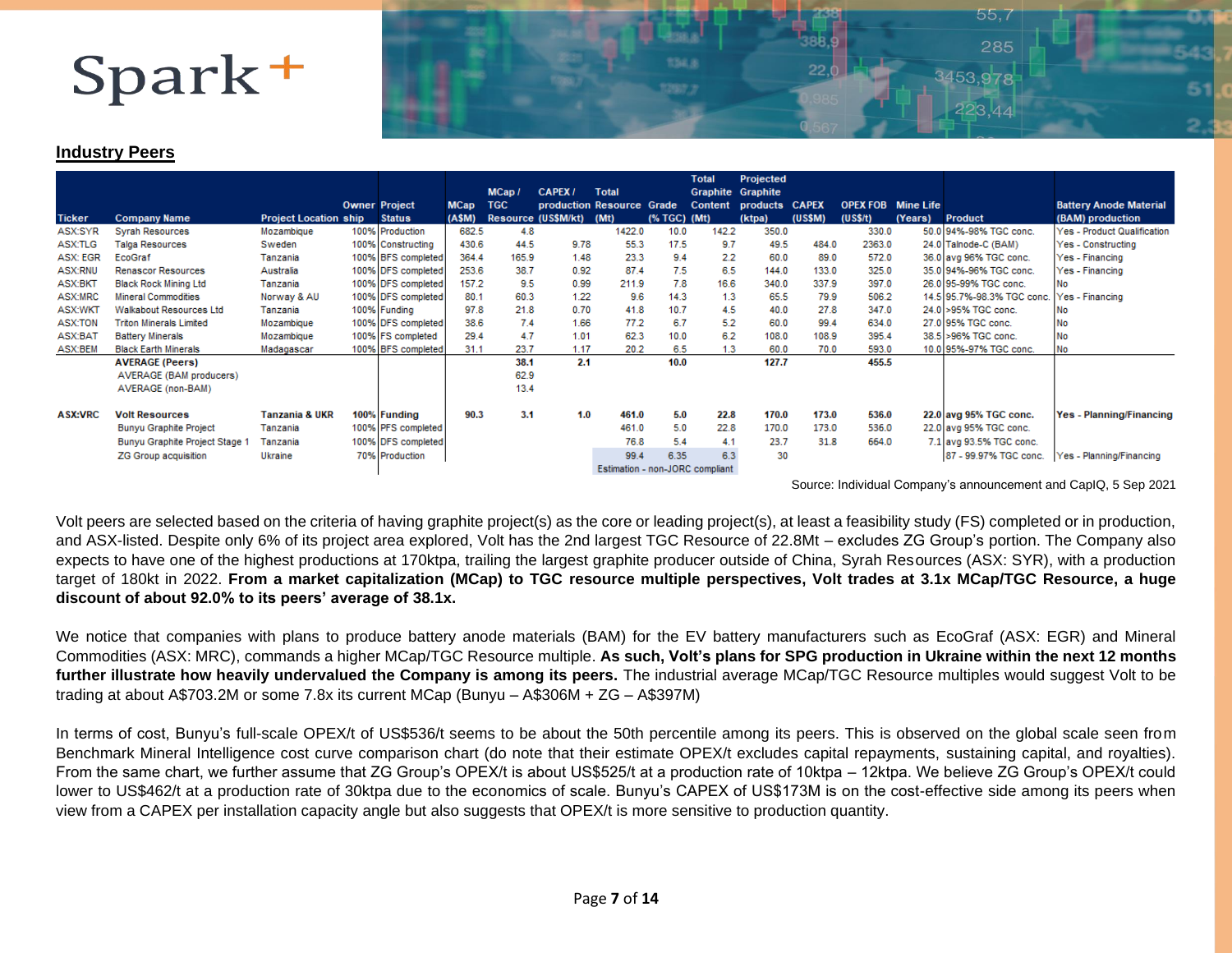### $55.7$ 285 3453,978 6 223.44  $\overline{c}$

### MCap to TGC resource comparison and CAPEX comparison



### Global Graphite Mines/Projects Cost Curve



Source (edited): Renascor Resources (ASX:RNU) Investor presentation, Apr 2021 .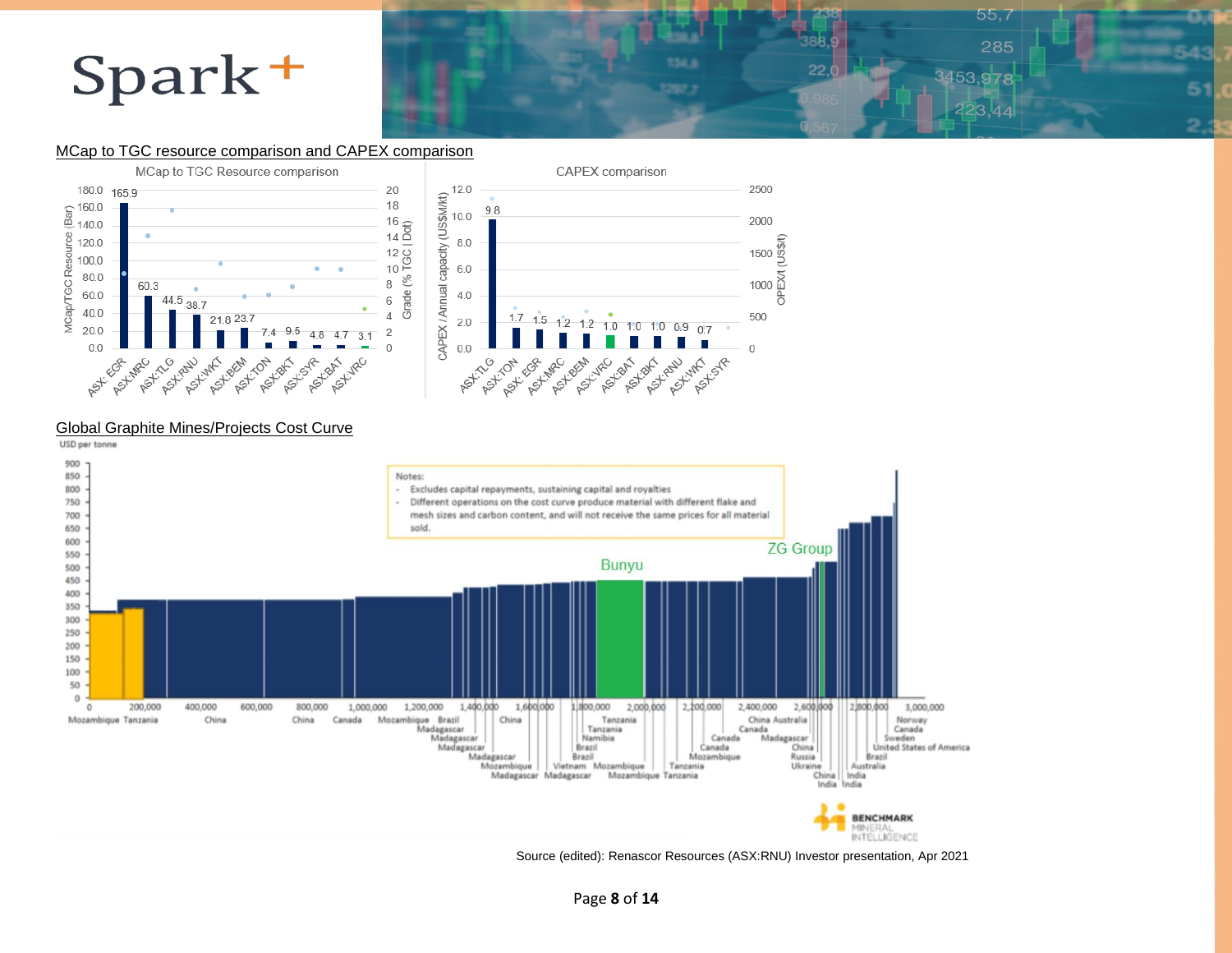#### **NPV model**

| Year                                  | $\bf{0}$ | 1                   | 2                   | 3       | $4 - 7$ | $8 - 25$ |
|---------------------------------------|----------|---------------------|---------------------|---------|---------|----------|
| <b>Mine (Volt Ownership)</b>          |          | Bunyu Stage 1 (84%) | Bunyu Stage 2 (84%) |         |         |          |
| Avg Annual Production (ktpa)          |          | 25.1                | 25.4                | 23.7    | 170.0   | 170.0    |
| Avg basket Price (US\$/t)             |          | 1,140.5             | 1,140.5             | 1,140.5 | 1,193.5 | 1,193.5  |
| Royalties                             |          | 3.0%                | 3.0%                | 3.0%    | 3.0%    | 3.0%     |
| Avg OPEX (US\$/t)                     |          | 664.0               | 664.0               | 664.0   | 536.0   | 536.0    |
| Est. Annual EBITDA (US\$M)            |          | 8.6                 | 8.7                 | 0.8     | 83.7    | 75.7     |
| CAPEX (US\$M)                         | 31.8     | 0.0                 | 0.0                 | 150.0   | 0.0     | 0.0      |
| Est. Debt                             | 29.4     | 25.0                | 25.0                | 145.0   | 120.0   | 0.0      |
| Int Expense                           | $-2.7$   | $-2.5$              | $-2.5$              | $-9.7$  | 15.2    | 0.0      |
| <b>Mine (Volt Ownership)</b>          |          |                     | ZG Group (70%)      |         |         |          |
| Avg Annual Graphite Production (ktpa) | 25.0     | 30.0                | 26.7                | 26.7    | 26.7    | 26.7     |
| Avg basket Price (US/t)               | 713.0    | 900.0               | 869.7               | 869.7   | 869.7   | 869.7    |
| Avg Graphite OPEX (ktpa)              | 510.0    | 480.0               | 462.0               | 462.0   | 462.0   | 462.0    |
| Avg Annual Garnet Production (ktpa)   | 7.2      | 8.6                 | 8.6                 | 8.6     | 8.6     | 8.6      |
| Avg Garnet Price (US/t)               | 250.0    | 250.0               | 250.0               | 250.0   | 250.0   | 250.0    |
| Avg Garnet OPEX (ktpa)                | 150.0    | 150.0               | 150.0               | 150.0   | 150.0   | 150.0    |
| Avg Annual BAM Production (ktpa)      | 0.0      | 0.0                 | 3.0                 | 3.0     | 3.0     | 3.0      |
| Avg BAM Price (US/t)                  | 3,500.0  | 3,500.0             | 3,500.0             | 3,500.0 | 3,500.0 | 3,500.0  |
| Avg BAM OPEX (ktpa)                   | 2.100.0  | 2.100.0             | 2.100.0             | 2.100.0 | 2.100.0 | 2,100.0  |
| Est Annual EBITDA (US\$M)             | 5.8      | 13.5                | 15.6                | 15.6    | 15.6    | 15.6     |
| CAPEX (US\$M)                         | 4.0      | 21.0                | 1.0                 | 1.0     | 1.5     | 1.5      |
| Est. Equity Raised (US\$M))           | 16.0     | 20.0                |                     | 40.0    |         |          |
| <b>NPV (US\$M)</b>                    | 321.0    |                     |                     |         |         |          |
| Discount rate                         | 9.9%     |                     |                     |         |         |          |
| Market Risk Premium (3Yrs Avg)        | 8.70%    |                     |                     |         |         |          |
| <b>Risk Free Rate</b>                 | 1.16%    |                     |                     |         |         |          |
| Beta                                  | 1.00     |                     |                     |         |         |          |
| <b>AUD/USD</b>                        | 0.72552  |                     |                     |         |         |          |
| NPV (A\$M)                            | 442.4    |                     |                     |         |         |          |
| <b>Security Risk Discount</b>         | 21.0%    |                     |                     |         |         |          |
| Beta (Volt)                           | 2.28     |                     |                     |         |         |          |
| <b>Target Price (A\$)</b>             | 0.10     |                     |                     |         |         |          |

55.

With expect immediate restricting of ZG Group's operation to occur and SPG production to commence in Year 2. We also assume Bunyu Stage 1 CAPEX to be partially funded by debt due to a better credit rating Volt possesses now. We further believe that the company would kickstart the next stage of Bunyu in Year 4 riding on the momentum and with a proven track record of profitable production. **Using the above assumptions, we derived an NPV (based on free cash flow) of US\$321M (A\$442.4M) or 4.9x Volt's current MCap of A\$90.3M.** Inferring a near term equity raise of US\$16M to meet the remaining CAPEX and apply a security risk discount of 21%, we derived a **target price of A\$0.10 per share (Upside: 167.8**%**)**

In our assumptions, we did not bake in the potential production and sales of SPG from Bunyu (expected to commence by Year 3 of Bunyu Stage 1 commissioning) nor further ramp-up of ZG Group to design capacity of 60ktpa which would greatly boost the total NPV. To illustrate the added value of an SPG processing plant, we can use EcoGraf (ASX:EGR) as a reference point. EcoGraf has a graphite project in Tanzania and plans for an SPG pant in AU. At a 20ktpa of SPG and an average selling price of US\$3,250 (near the lower band), the SPG project is expected to have a pre-tax NPV8 of US\$642M. We believe Bunyu's SPG project would garner much better economics as the company considers producing cSPG which are generally sold for a much higher price (Talga's Talnode-C is modeled with average selling price of US\$11,250/t)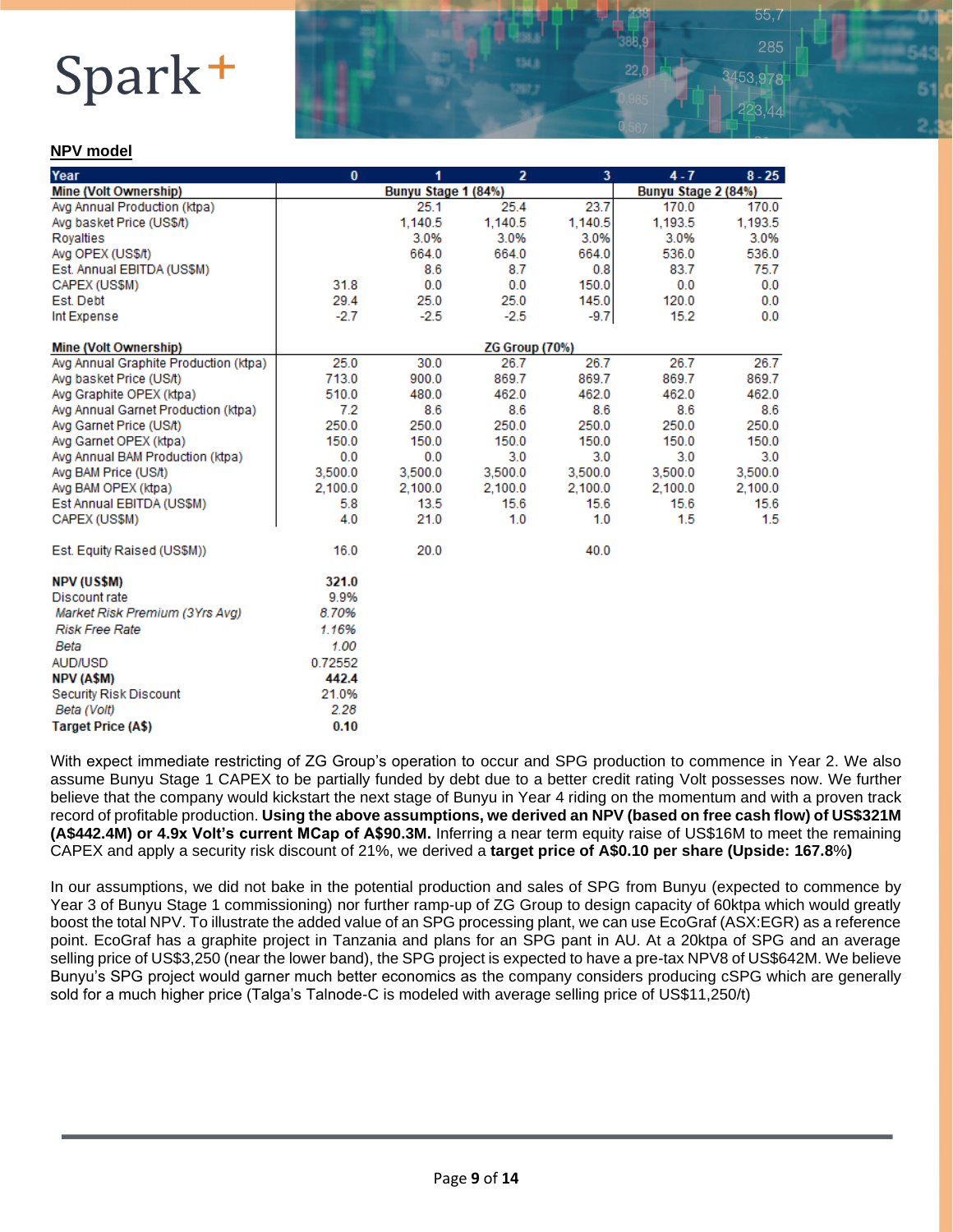

### **Appendix**

Management team and the Board

#### Asimwe Kabunga, Non-Executive Chairman

Mr Kabunga has over 19 years of technical and commercial experience in the mining industry across Tanzania, US, and Australia. He has been instrumental in establishing the Tanzania Community of Western Australia Inc. and served as its first President. Mr Kabunga was a founding member of Rafiki Surgical Missions and Safina Foundation, both NGOs dedicated to helping children in Tanzania. He is also the non-executive chairman of Lindian Resources (ASX: LIN).

#### Trevor Matthews, Managing Director

Mr Matthews has an accounting and finance background with over 25 years of experience in the resources industry including roles with North and WMC Resources in executive-level positions. He was the MD for MZI Resources (2012-16) and Murchison Metals (2005-11) where he garnered rich experience across the majority mining stages from nascent resource projects through to production.

#### Giacomo Fazio, Non-Executive Director

Mr Fazio is a highly experienced project, construction and contract/commercial management professional having held senior project management roles with Primero Group Limited, Laing O'Rourke and Forge Group Ltd. His experience ranges from feasibility studies through to engineering, procurement, construction, and commissioning of diverse mining resources, infrastructure, oil & gas and energy projects.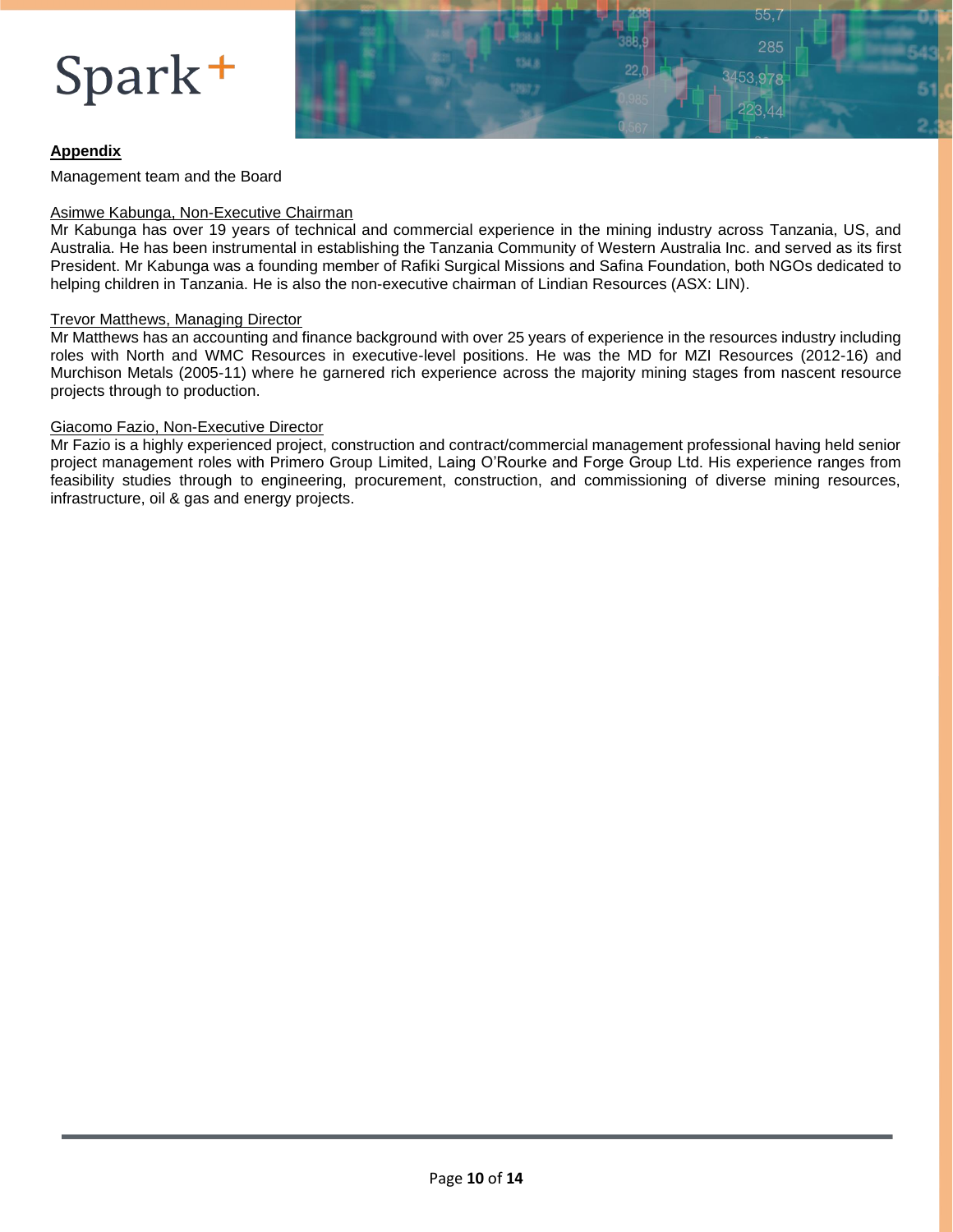Financial Statements (Source: VRC's annual report and half yearly report)

 $55,7$ 285

3 44

ŝ

 $\overline{c}$ 

3453,978

### Income Statement

| <b>Income Statement</b>                          | FY2019        | <b>FY2020</b> | 1H FY2021   |
|--------------------------------------------------|---------------|---------------|-------------|
| (AUD)                                            | 30-Jun-19     | 30-Jun-20     | 30-Jun-21   |
| Revenue                                          | 0             | 0             | 0           |
| Interest income                                  | 4,071         | 580           | 7           |
| Other income                                     | 0             | 41,685        | 25,251      |
| Corporate compliance fees                        | (534, 882)    | (401, 755)    | (234, 505)  |
| Corporate management fees                        | (1,840,920)   | (1,524,291)   | (250, 570)  |
| FX gain/(loss)                                   | 38,222        | 290           | 174,795     |
| Marketing and IR costs                           | (202,064)     | (205, 945)    | (76, 583)   |
| Occupancy expenses                               | (156, 427)    | (46, 364)     | (5,982)     |
| Share based payments                             | (591, 582)    | 72,449        | (65, 384)   |
| Finance costs                                    | (233, 280)    | (765, 662)    | (305, 597)  |
| Other expenses                                   | (607, 586)    | (350, 582)    | (238, 443)  |
| Profit/(Loss) before Tax                         | (4, 124, 448) | (3, 179, 595) | (977, 011)  |
|                                                  |               |               |             |
| Income tax benefit/(expense)                     | 642,173       | 45,499        | 0           |
| <b>Net Profit/(Loss)</b>                         | (3,482,275)   | (3, 134, 096) | (977, 011)  |
| - Owners of Volt Resources Limited               | (3, 493, 873) | (3, 139, 173) | (977, 011)  |
| - Non-controlling interests                      | 10,598        | 5,077         | 0           |
| Other Comprehensive Income, net of income<br>tax |               |               |             |
| FX translation of foreign operations             | (61, 075)     | 1,161,504     | (1,812,696) |
| Total Comprehensive Loss for the year            | (3,543,350)   | (1,972,592)   | (2,789,707) |
| - Owners of Volt Resources Limited               | (3,554,948)   | (1,973,390)   | (2,789,707) |
| - Non-controlling interests                      | 10,598        | 798           | 0           |
| <b>EPS</b>                                       | (0.24)        | (0.19)        | (0.05)      |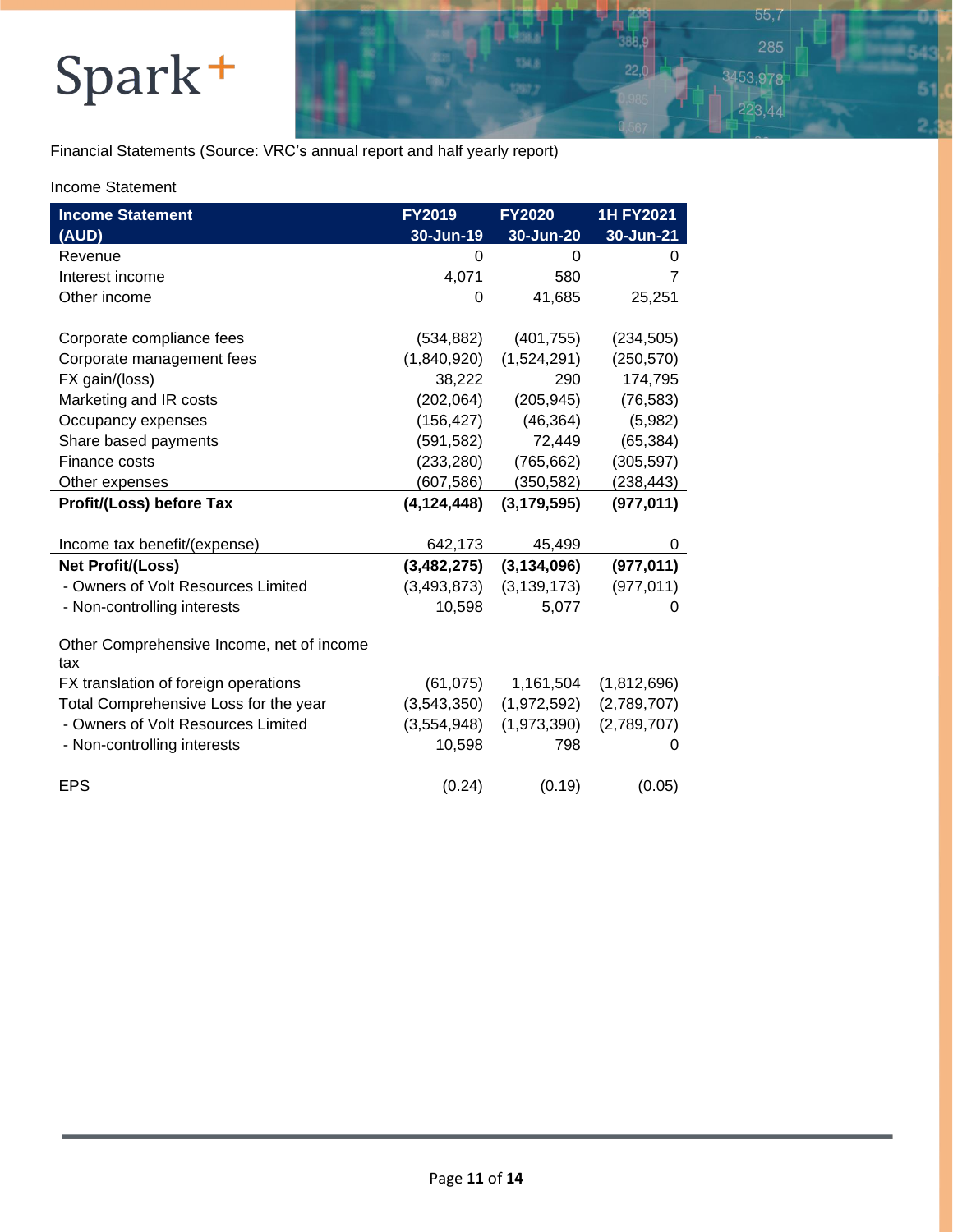### Balance Sheet

| <b>Balance Sheet</b><br>(AUD)        | FY2019<br>30-Jun-19 | <b>FY2020</b><br>30-Jun-20 | <b>1H FY2021</b><br>30-Jun-21 |
|--------------------------------------|---------------------|----------------------------|-------------------------------|
| <b>Current Assets</b>                |                     |                            |                               |
| Cash and Cash Equivalents            | 1,171,421           | 264,449                    | 317,919                       |
| Trade and other receivables          | 41,748              | 129,281                    | 80,452                        |
| Prepayments                          | 40,413              | 39,465                     | 22,726                        |
| <b>Total Current Assets</b>          | 1,253,582           | 433,195                    | 421,097                       |
| <b>Non-current Assets</b>            |                     |                            |                               |
| Trade and other receivables          | 3,900               | $\mathbf 0$                | 0                             |
| Other financial assets               | 30,000              | 0                          | 0                             |
| PPE                                  | 45,676              | 40,846                     | 121,358                       |
| Deferred exploration and evaluation  |                     |                            |                               |
| expenditure                          | 22,394,753          | 23,959,210                 | 25,009,538                    |
| <b>Total Non-current Assets</b>      | 22,474,329          | 24,000,056                 | 25,130,896                    |
| <b>Total Assets</b>                  | 23,727,911          | 24,433,251                 | 25,551,993                    |
| <b>Current Liabilities</b>           |                     |                            |                               |
| Trade and other payables             | 347,354             | 679,635                    | 683,513                       |
| Provisions                           | 62,260              | 0                          | 0                             |
| Borrowings                           | 1,523,709           | 1,543,299                  | 1,602,851                     |
| <b>Total Current Liabilities</b>     | 1,933,323           | 2,222,934                  | 2,286,364                     |
| <b>Non-current Liabilities</b>       |                     |                            |                               |
| Borrowings                           | 1,004,648           | 0                          | 0                             |
| <b>Total Non-current Liabilities</b> | 1,004,648           | $\bf{0}$                   | 0                             |
| <b>Total Liabilities</b>             | 2,937,971           | 2,222,934                  | 2,286,364                     |
| <b>Net Assets</b>                    | 20,789,940          | 22,210,317                 | 23,265,629                    |
| Equity                               |                     |                            |                               |
| Share capital                        | 64,415,434          | 67,880,852                 | 71,660,487                    |
| Reserves                             | 20,102              | 1,113,436                  | (633, 876)                    |
| <b>Accumulated losses</b>            | (43, 435, 138)      | (46, 574, 311)             | (47, 551, 322)                |
| Parent entity interest               | 21,000,398          | 22,419,977                 | 23,475,289                    |
| Non-controlling interest             | (210, 458)          | (209, 660)                 | (209, 660)                    |
| <b>Total Equity</b>                  | 20,789,940          | 22,210,317                 | 23,265,629                    |

 $55,7$ 

3453,978

 $223,44$ 

 $\overline{c}$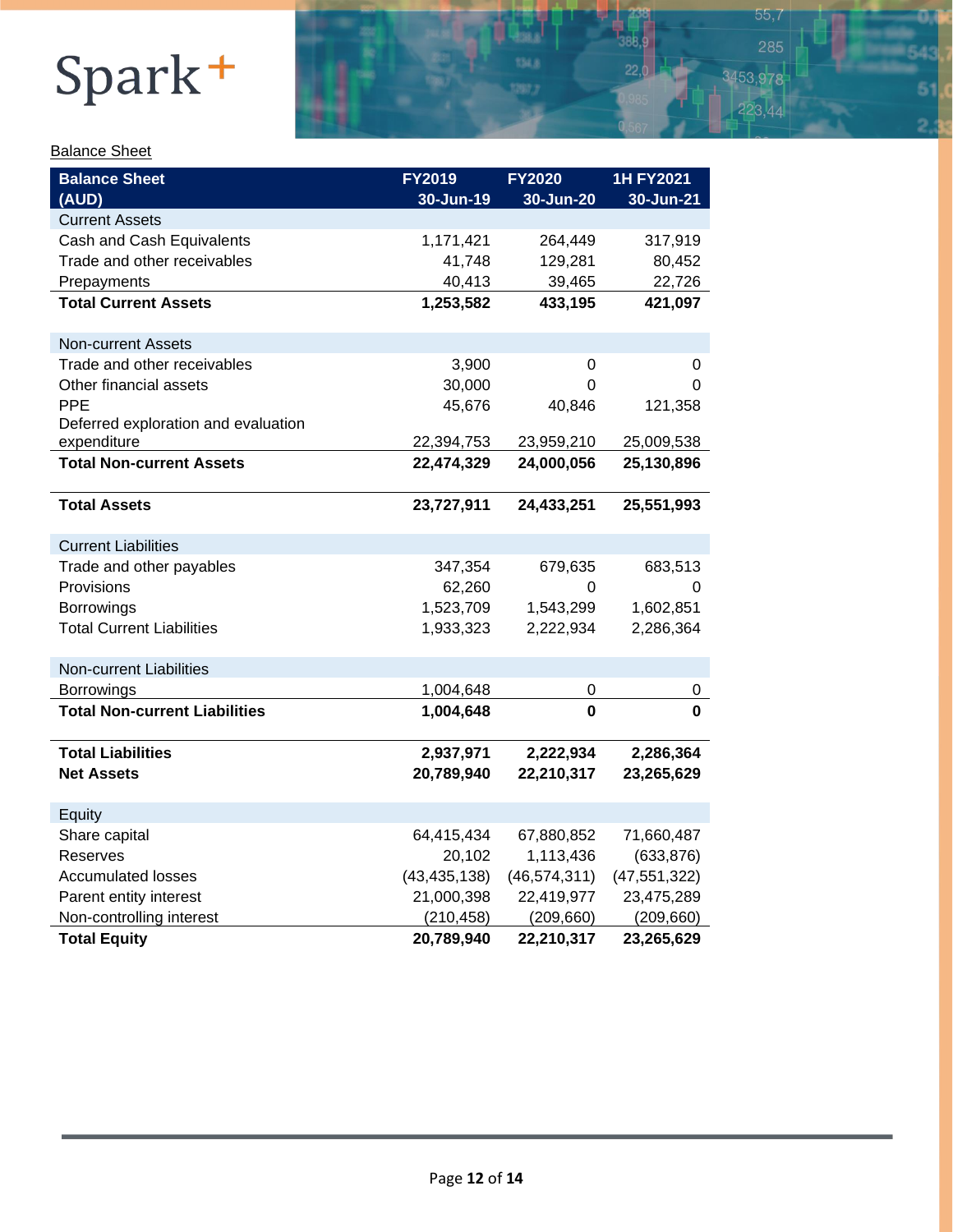

 $\overline{c}$ 

### **Cashflow Statement**

| <b>Cashflow Statement</b>                     | FY2019      | <b>FY2020</b> | <b>1H FY2021</b> |
|-----------------------------------------------|-------------|---------------|------------------|
| (AUD)                                         | 30-Jun-19   | 30-Jun-20     | 30-Jun-21        |
| Cashflows from Operating activities           |             |               |                  |
| Government incentive received                 | 0           | 33,348        | 8,337            |
| R&D tax credit received                       | 641,173     | 0             | 0                |
| Payments to suppliers and employees           | (3,831,464) | (2,252,585)   | (793, 078)       |
| Interest received                             | 5,320       | 580           | (11, 499)        |
| Finance costs                                 | (19, 210)   | (120, 514)    | (2,589)          |
| Net cash used in operating activities         | (3,204,181) | (2, 339, 171) | (798, 829)       |
|                                               |             |               |                  |
| Cashflows from Investing activities           |             |               |                  |
| Payments for PPE                              | 0           | 0             | (44, 414)        |
| Payments for exploration expenditure          | 0           | (355, 195)    | (489, 345)       |
| Proceeds from disposal of plant and equipment | 609         | O             | $\Omega$         |
| Refund of rental bond                         | 59,088      | 0             | 0                |
| Net cash from/(used in) investing activities  | 59,697      | (355, 195)    | (533, 759)       |
|                                               |             |               |                  |
| Cashflows from Financing activities           |             |               |                  |
| Proceeds from issue of shares                 | 429,825     | 3,380,155     | 1,565,000        |
| Proceeds from borrowings                      | 2,435,218   | 132,208       | $\Omega$         |
| Repayment of borrowings                       | (491, 625)  | (1,526,424)   | (80, 924)        |
| Payments of share issue costs                 | 39,812      | (198, 545)    | (98,018)         |
| Costs of loan financing                       | (289, 602)  | 0             | 0                |
| Net cash from Financing activities            | 2,123,628   | 1,787,394     | 1,386,058        |
|                                               |             |               |                  |
| Net increase/(decrease) in Cash               | (1,020,856) | (906, 972)    | 53,470           |
| Beginning Cash and Cash equivalents           | 2,192,277   | 1,171,421     | 264,449          |
| <b>Ending Cash and Cash equivalents</b>       | 1,171,421   | 264,449       | 317,919          |